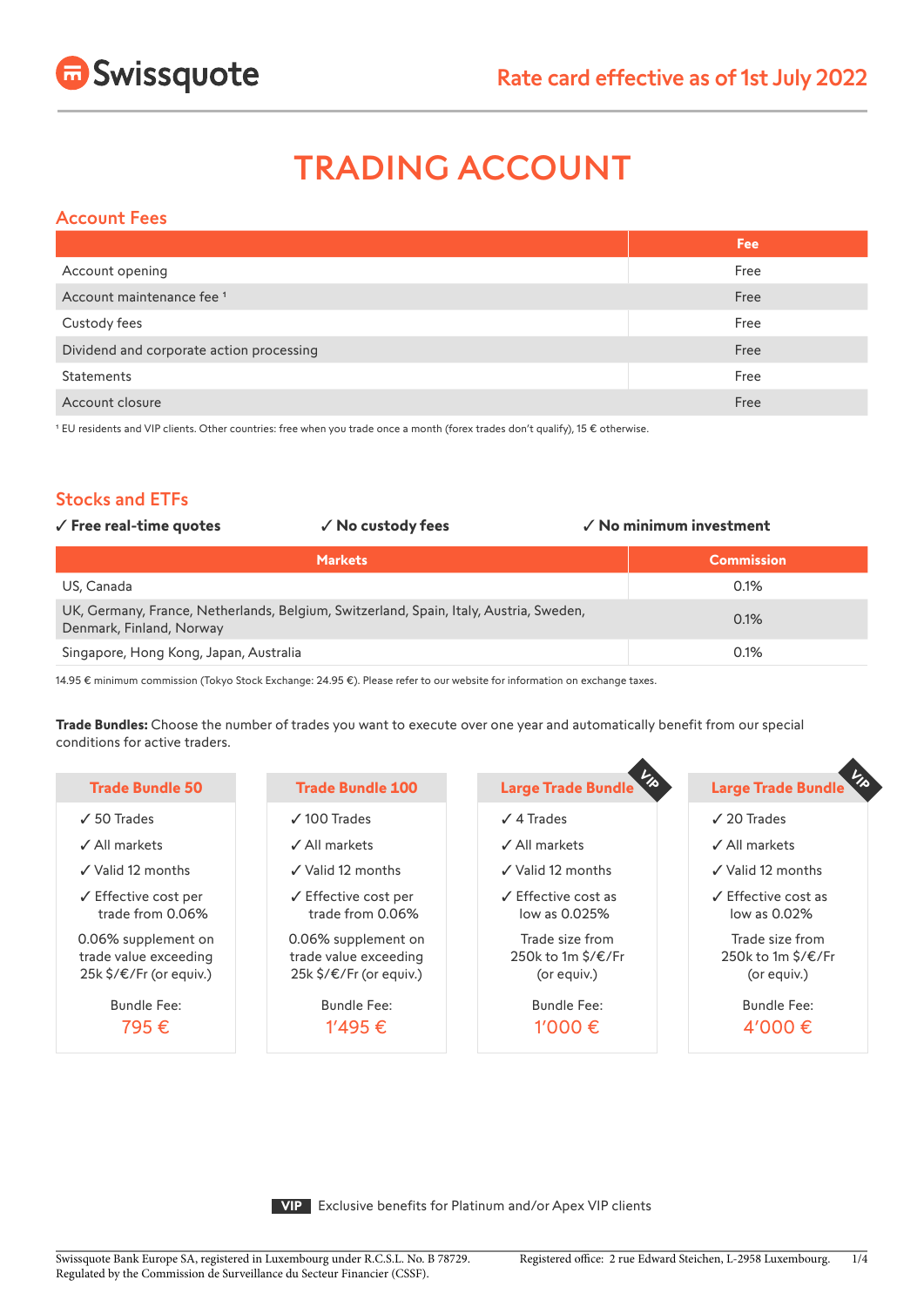

#### Crypto-currencies

| $\sqrt{25+}$ cryptos | $\sqrt{\phantom{a}}$ No added spread | $\sqrt{\phantom{a}}$ Tradable 24/7 |  |
|----------------------|--------------------------------------|------------------------------------|--|
|                      |                                      | <b>Fee</b>                         |  |
| $25 - 10'000$        |                                      | 1%                                 |  |
| $10'001 - 50'000$    |                                      | 0.75%                              |  |
| $50'001 - 500'000$   |                                      | 0.5%                               |  |
|                      |                                      |                                    |  |

No minimum fee.

#### Mutual Funds

| $\sqrt{10'000+}$ funds    | √ No entry / exit fees                          | √ Up to 50% savings with clean funds |
|---------------------------|-------------------------------------------------|--------------------------------------|
|                           | Trade size ( $\epsilon$ or currency equivalent) | <b>Fee</b>                           |
| Subscription / Redemption |                                                 | 0.5%                                 |
| VIP 20% discount          |                                                 |                                      |

24.95 € minimum commission.

#### Structured Products

| √ Warrants | √ Certificates | √ Mini-futures    |
|------------|----------------|-------------------|
|            | <b>Market</b>  | <b>Commission</b> |
| EUWAX      |                | 0.1%              |

14.95 € minimum commission.

## **Options**

| ✓ US & EU Options | √ Intuitive Option Chain | ✓ Straightforward pricing |
|-------------------|--------------------------|---------------------------|
| <b>Markets</b>    | Commission* per contract | <b>Minimum</b>            |
| <b>EUREX</b>      | EUR/CHF2                 | EUR/CHF 9.95              |
| <b>ISE</b>        | <b>USD 2.5</b>           | <b>USD 9.95</b>           |

\*+ 0.85 € real time fee per transaction.

# Margin Interest Rates

#### **> Through 31/12/2022, borrow your first 50'000 € at a fixed rate of 0% <**

| <b>Currencies</b>                                     | Margin Rate*     |
|-------------------------------------------------------|------------------|
| EUR, USD, GBP                                         | BM rate + 1.95%  |
| CAD, CHF, SEK                                         | BM rate + 2.15%  |
| DKK, NOK, HUF, PLN, ILS, AED, SGD, HKD, AUD, NZD, JPY | BM rate + 4.99%  |
| TRY, MXN, THB, ZAR                                    | BM rate + 12.99% |

\* Please refer to our website for benchmark rates.

Forced selling following a margin call: 0.50% min 100€ +standard fees.

## Interest Rates

Please refer to our website for interest rates on cash and overdrafts.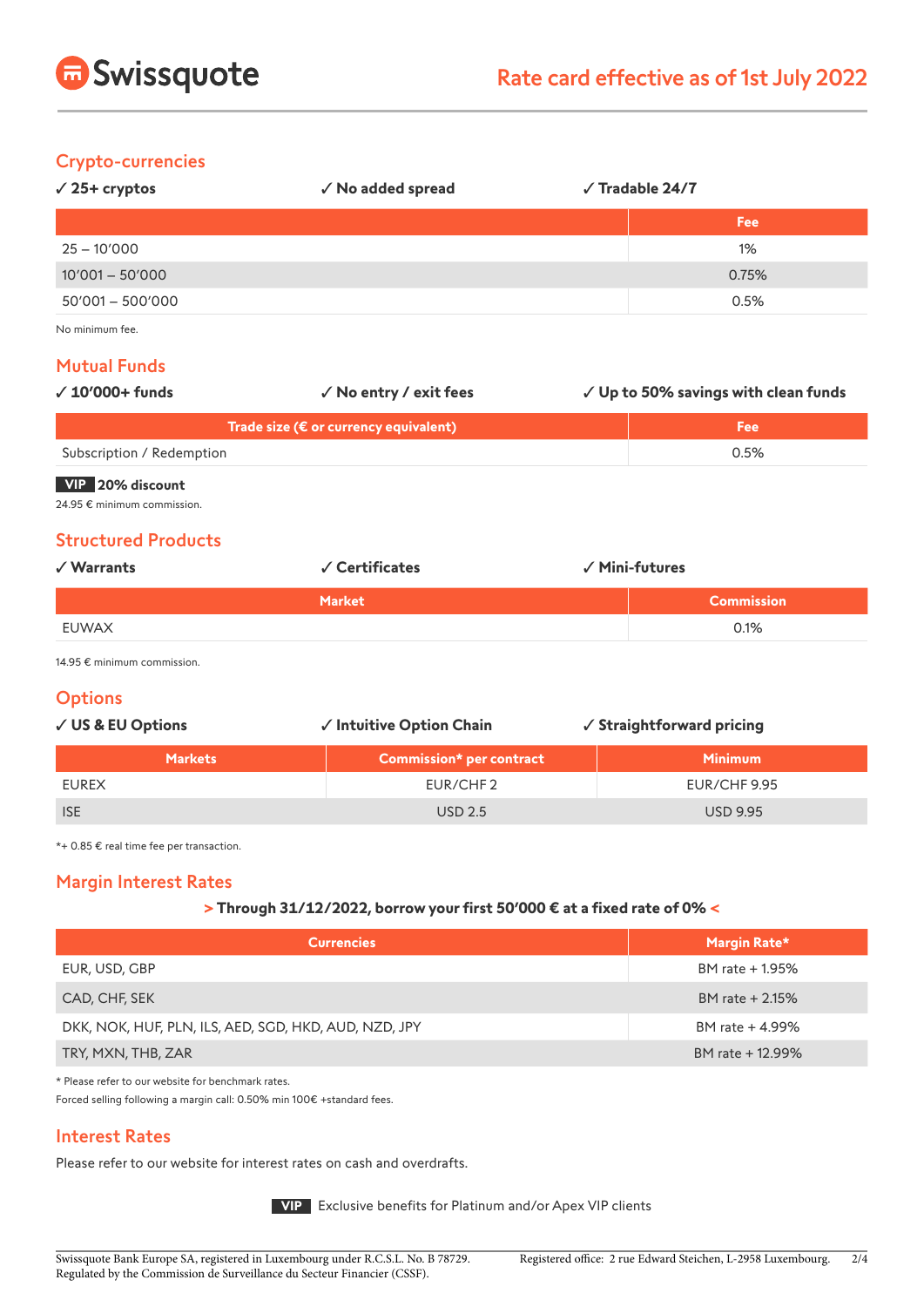

#### Service Fees

|                                                                                                                       | Fee                                   |
|-----------------------------------------------------------------------------------------------------------------------|---------------------------------------|
| Transfer IN Cash                                                                                                      | Free                                  |
| <b>SEPA Transfer OUT Cash</b>                                                                                         | Free                                  |
| Other Transfer OUT Cash                                                                                               | 10€                                   |
| Manual order - phone trading supplement                                                                               | 30€                                   |
| Manual and off-exchange transactions (e.g. special requests, OTC trades, ETF and ETN<br>redemptions, ADR conversions) | Min 250 $\epsilon$ + third party fees |
| US OTC Bulletin Board and Pink Sheet securities (sale only)                                                           | $0.50\%$ min 50 \$                    |
| Limited partnerships - custodian segregation <sup>1</sup><br><b>VIP</b> free                                          | 50 € per quarter per account          |
| <b>VIP</b> free<br>Low priced securities <sup>1</sup>                                                                 | 30 € per quarter per holding          |
| <b>Transfer IN Securities</b>                                                                                         | Free                                  |
| <b>Transfer OUT Securities</b>                                                                                        | 25 € per line                         |
| Internal transfers (between Swissquote Bank Europe accounts)                                                          | Free                                  |
| Non-standard transfers <sup>2</sup>                                                                                   | 50€                                   |
| Ad-hoc certificates                                                                                                   | 30€                                   |
| Special requests                                                                                                      | 80 € per hour                         |
| Corporate action to a closed account                                                                                  | 10€                                   |
| Fixed-term loan setup (under 1m)                                                                                      | 500€                                  |
| Opt-up to Professional Investor status                                                                                | Free                                  |

<sup>1</sup> +17% VAT for EU residents.

² E.g. incomplete sender or beneficiary information, transfers not instructed online.

# Currency Conversion

| Trade size (€ or currency equivalent) | <b>Spread</b> |
|---------------------------------------|---------------|
| $0 - 24'999$                          | 0.9%          |
| $25'000 - 99'999$                     | 0.75%         |
| $100'000 - 499'999$                   | 0.5%          |
| $500'000+$                            | 0.25%         |

Currency conversions from or to ILS, MXN and TRY will be applied a flat 0.9% spread.

#### **Auto-forex**

A flat 0.9% spread applies to currency conversion on trade settlement and overnight auto-forex currency rebalancing.